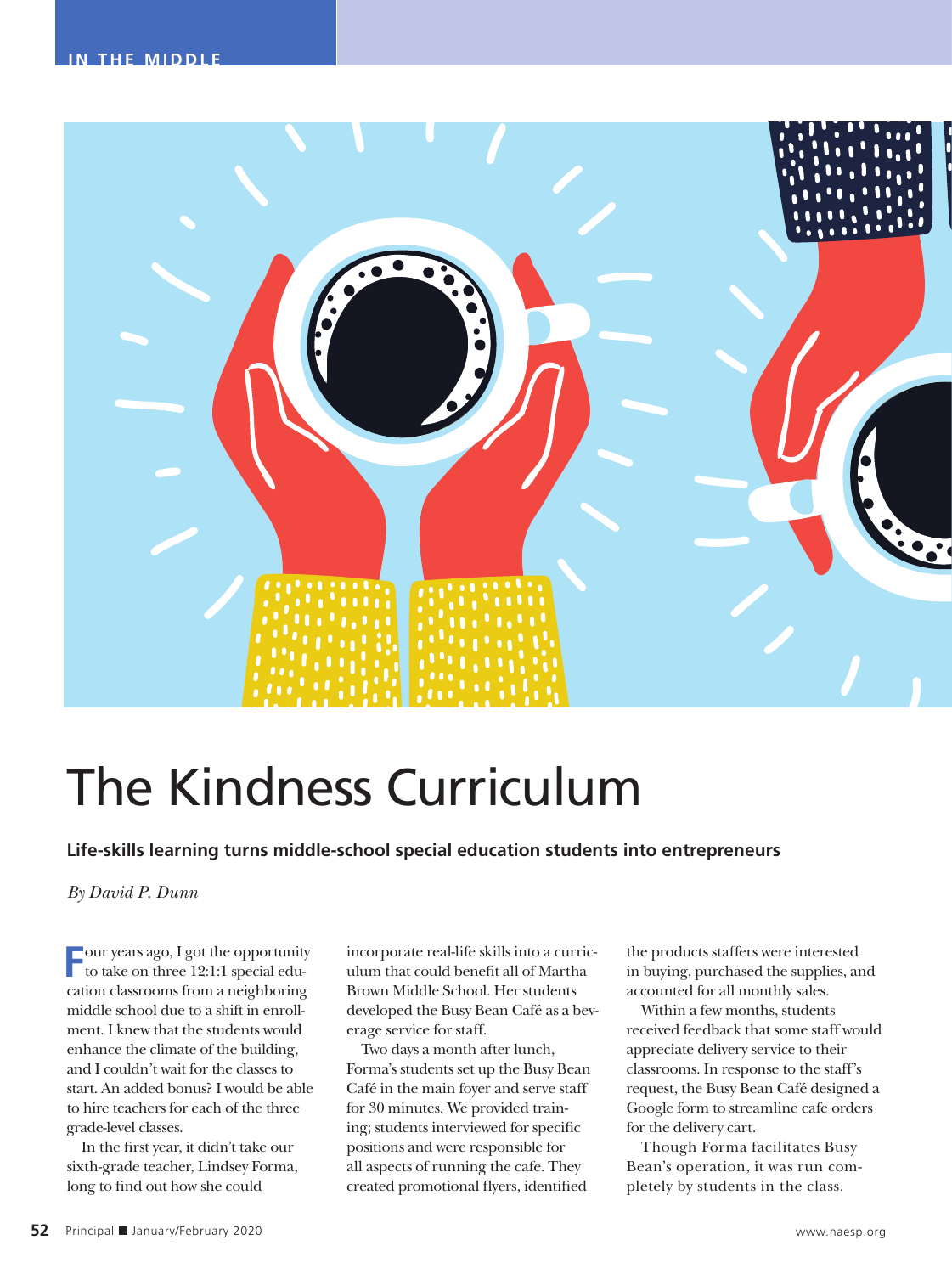

"The Busy Bean Café was the result of wanting to establish an authentic learning opportunity for my students to practice skills they were learning in the classroom," Forma says. "The Busy Bean Café provides students with an opportunity to practice money skills, social skills, and life skills and create relationships with customers."

Students enjoyed real-world experiences involving reading, writing, and arithmetic. "Being part of the Busy Bean Café has been the best part of school in my life so far," says Brandon, a seventh-grader.

#### **Service Through Snacks**

The following year, teacher Jodi O'Dell wanted to continue the work associated with the Busy Bean Café for 12:1:1 students moving into

### NAESP Partners



For more information about the NAESP Partners program, contact Jackie McGrail at **jmcgrail@naesp.org** or 703-518-6240.

## Advertiser Index

| <b>Advertiser</b>                              | Page           | <b>Phone</b><br><b>Number</b> | Website                                  |
|------------------------------------------------|----------------|-------------------------------|------------------------------------------|
| <b>ASCD</b>                                    | 21             | 800-933-2723                  | www.ascd.org/spedresources               |
| <b>Corwin Press</b>                            | 5              | 800-233-9936                  | corwin.com/fisherandfrey                 |
| Landscape Structures                           | C4             | 763-972-5200                  | playlsi.com/we-go-round                  |
| Lifetouch + Shutterfly                         | C <sub>3</sub> | 952-826-4000                  | schoools.lifetouch.com/<br>storefront    |
| Living Justice Press                           | 49             | 651-695-1008                  | livingjusticepress.org                   |
| <b>Motivating Systems</b>                      | 17             | 844-458-7247                  | PBISrewards.com                          |
| <b>Reading Recovery</b><br>Council of N.A.     | C <sub>1</sub> | 614-310-7340                  | ReadingRecoveryWorks.org                 |
| Salsbury Industries                            | 45             | 800-562-5377                  | lockers.com                              |
| <b>Solution Tree</b>                           | C <sub>2</sub> | 855-880-4624                  | SolutionTree.com/<br>CultureKeepersNAESP |
| Uline                                          | 51             | 800-295-5510                  | www.uline.com                            |
| University of<br>Pennsylvania<br>- Grad School | 35             | 215-746-6573                  | Midcareer.gse.upenn.edu                  |